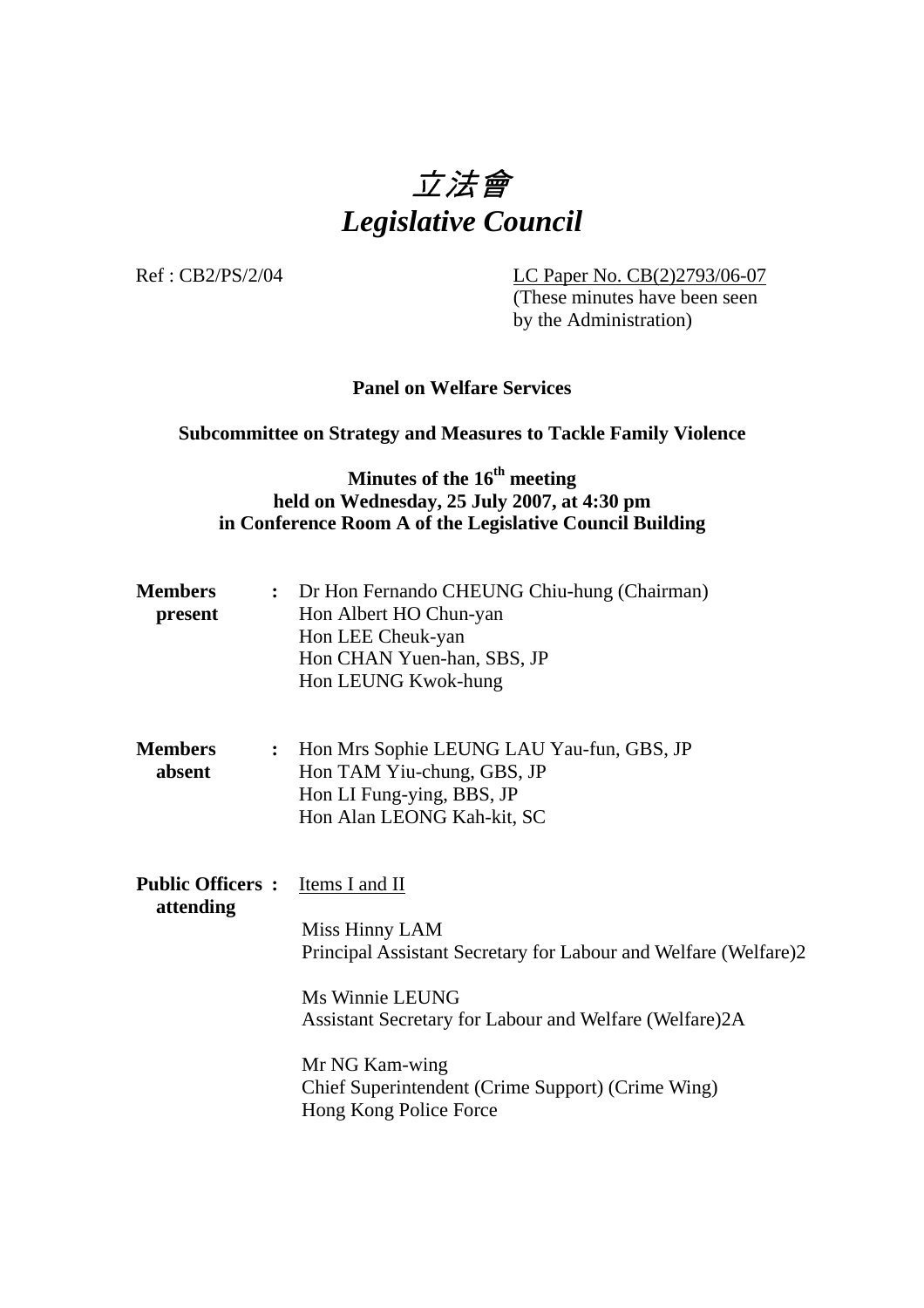Ms Irene HO Superintendent (Child Protection Policy Unit) (Crime Wing) Hong Kong Police Force

Item I only

Mr Patrick CHEUNG Senior Assistant Director of Public Prosecutions Department of Justice

Miss Agnes CHAN Senior Government Counsel Department of Justice

Item II only

Mrs Anna MAK Assistant Director (Family and Child Welfare) Social Welfare Department

Ms PANG Kit-ling Chief Social Work Officer (Domestic Violence) Social Welfare Department

| <b>Deputations</b> : Item I only |                                         |
|----------------------------------|-----------------------------------------|
| by invitation                    |                                         |
|                                  | The Hong Kong Council of Social Service |

Ms Elsa CHIU Chief Officer, Service Development (Family and Community)

Ms Jeff WONG Officer, Service Development (Family and Community)

Association Concerning Sexual Violence Against Women

Ms Linda WONG Executive Director

Ms TAN Kong-sau Counsellor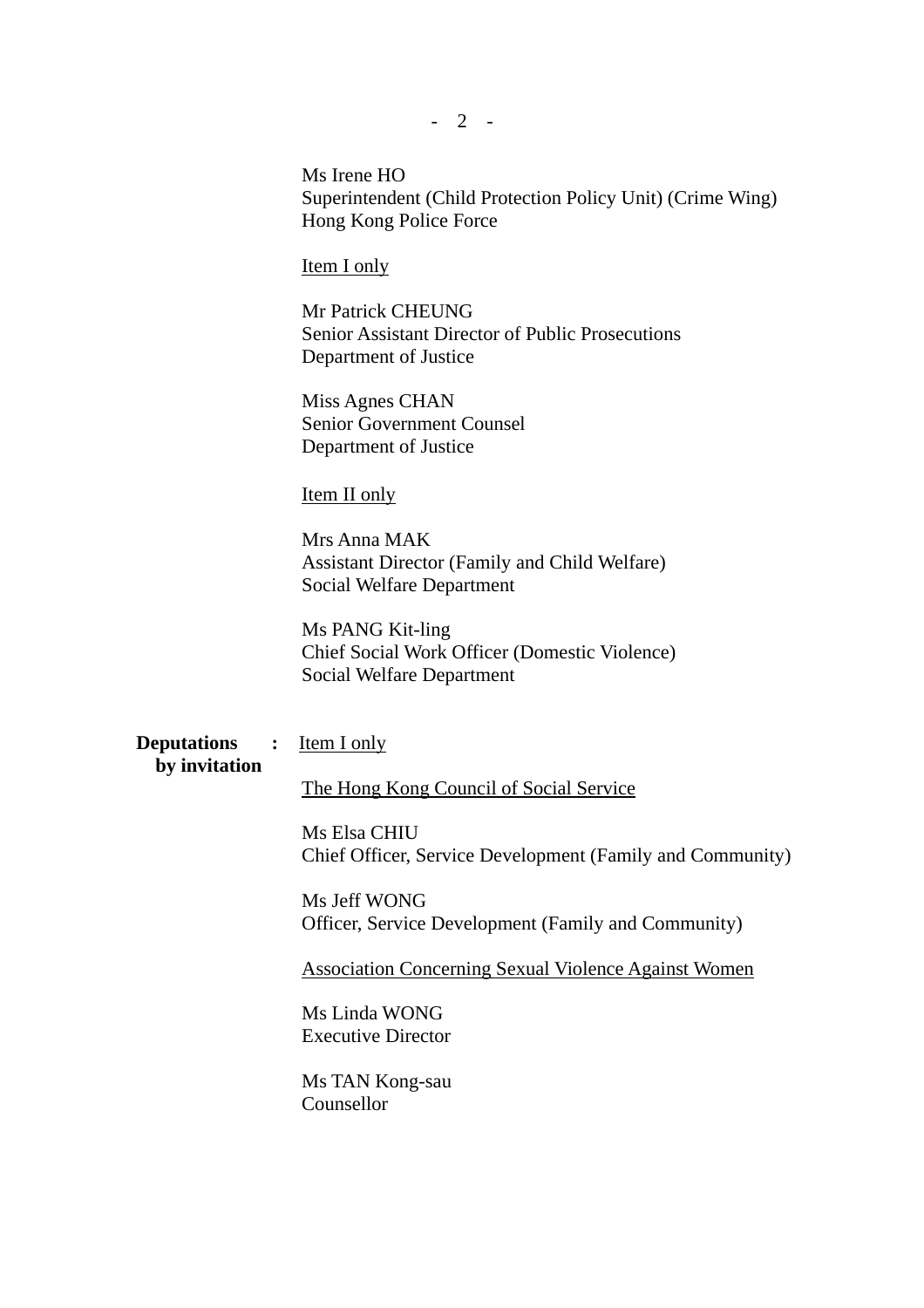- 3 -

## The Against Elderly Abuse of Hong Kong

Mr Bernard TANG Supervisor (Policy & Legal Support)

Hong Kong Chinese Civil Servants' Association, Social Work Officer Grade Branch

Mr LEUNG Kin-hung Chairman

Mr CHEUNG Kam-ki Vice-Chairman (External Affairs)

Hong Kong Women's Coalition on Equal Opportunities

Miss WONG Wai-yin Member

Miss WONG Pik-fong Member

Harmony House

Ms Queenie YUEN Supervisor of Children & Youth Services

Association for Concern for Legal Rights of Victims of Domestic Violence

Ms NG Wai-ching Chair-person

Hong Kong Federation of Women's Centres

Ms LAW Ying-tsz Centre-in-charge

**Clerk in :** Miss Mary SO **attendance** Chief Council Secretary (2) 5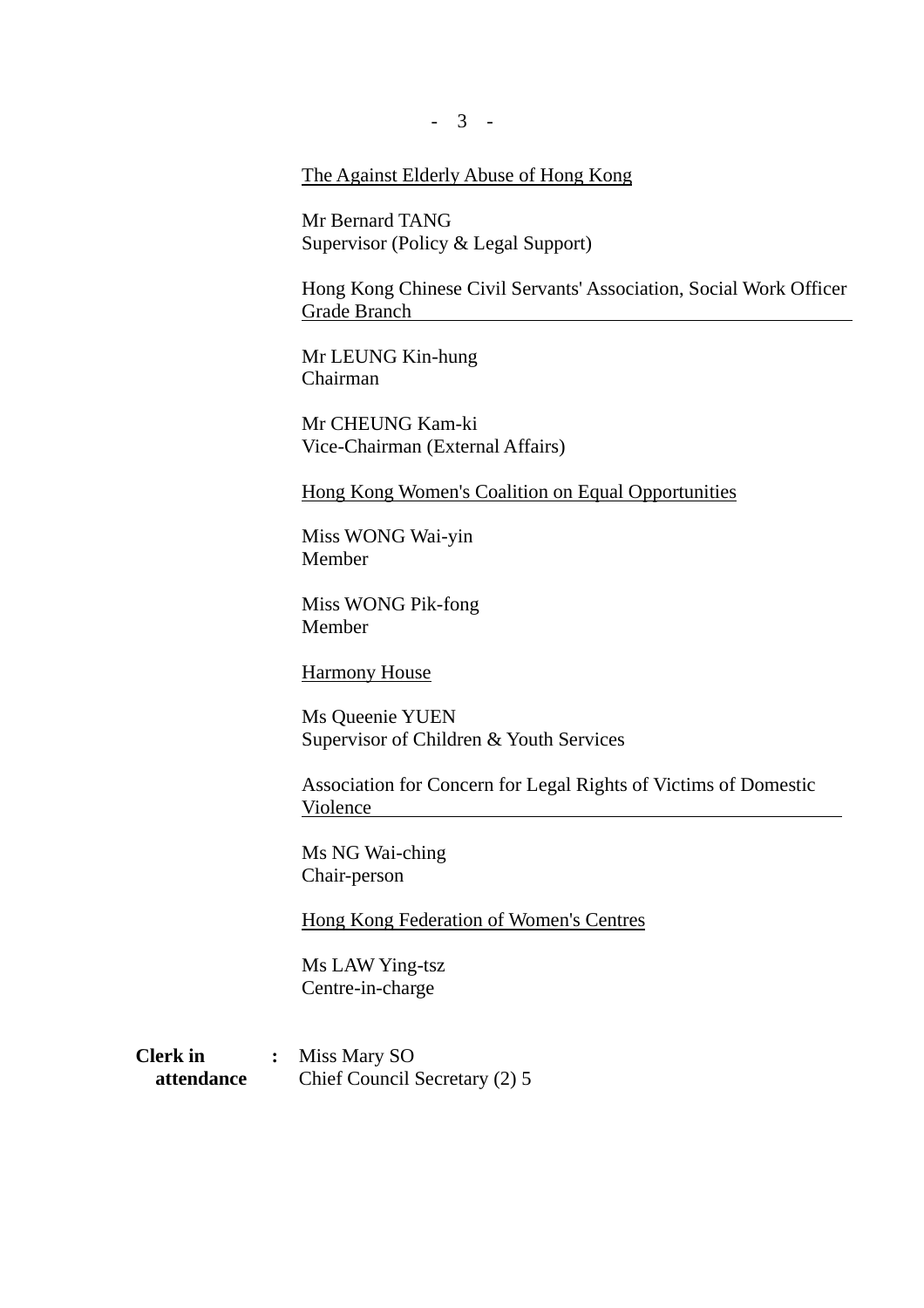- 4 -

**Staff in :** Ms Maisie LAM **attendance** Council Secretary (2) 2

> Ms Sandy HAU Legislative Assistant (2) 5

#### Action

## **I. Prosecution of abusers**

[LC Paper Nos CB(2)2532/06-07(01), CB(2)2550/06-07(01) and CB(2)2564/06-07(01) to (08)]

The Subcommittee deliberated (Index of proceedings attached at **Annex**).

2. The Subcommittee received views from the following deputations on the enforcement actions against abusers in cases involving domestic violence taken by the Police, and the policy of the Department of Justice (DoJ)'s for prosecuting such abusers -

| (a) | The Hong Kong Council of Social Service |
|-----|-----------------------------------------|
|     | [LC Paper No. $CB(2)2564/06-07(01)$ ];  |

- (b) Association Concerning Sexual Violence Against Women [LC Paper No. CB(2)2564/06-07(02)];
- (c) The Against Elderly Abuse of Hong Kong [LC Paper No. CB(2)2564/06-07(03)];
- (d) Hong Kong Chinese Civil Servants' Association, Social Work Officer Grade Branch [LC Paper No. CB(2)2564/06-07(04)];
- (e) Hong Kong Women's Coalition on Equal Opportunities [LC Paper No. CB(2)2564/06-07(05)];
- (f) Harmony House [LC Paper No. CB(2)2550/06-07(01)];
- (g) Association for Concern for Legal Rights of Victims of Domestic Violence [LC Paper No. CB(2)2564/06-07(06)]; and
- (h) Hong Kong Federation of Women's Centres [LC Paper No. CB(2)2564/06-07(07)].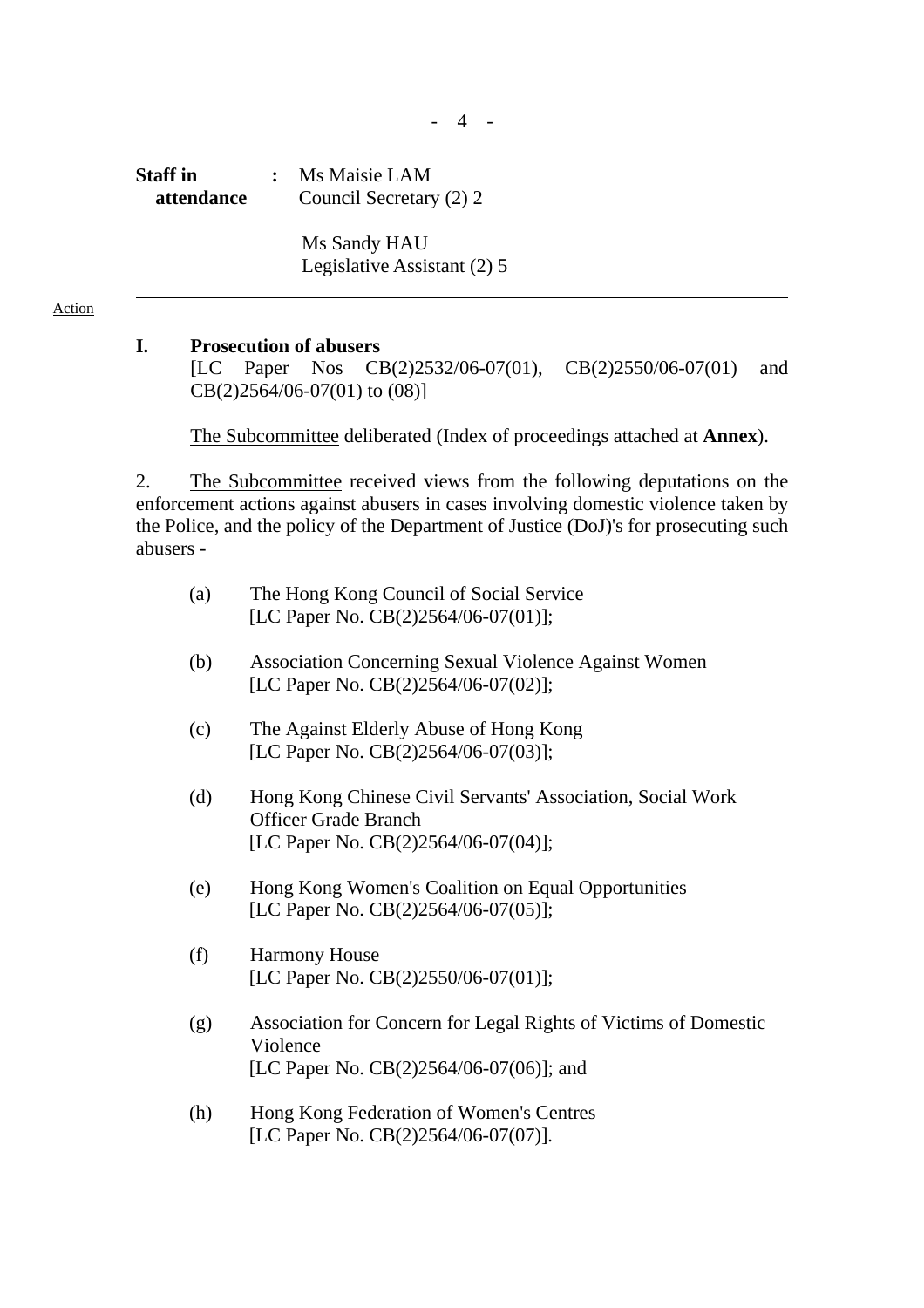- 5 -

The major views/concerns of the deputations are summarised as follows -

- (a) frontline Police officers should be mindful of the victim's psychology in the handling of domestic violence cases. Instead of relying on the victim to give evidence, and having regard to the fact that domestic violence often remained a one-against-one case, frontline Police officers should take the initiative to, say, interview neighbours and family members, including young children of the victims, and gather other circumstantial evidence;
- (b) the Police should conduct a study to find out why most domestic violence cases were determined as non-crime cases by its frontline officers, given that only 1 811 out of 4 704 domestic violence cases received in 2006, or 38.5%, were determined as crime cases;
- (c) "zero tolerance" policy should be strictly observed by the Police and DoJ in the prosecution of abusers. Promoting family unity should not come into play in the prosecuting policy or the making of bind over order in cases involving domestic violence. In all instances, frontline Police officers should interview the victims and abusers to get their testimony before deciding whether there was sufficient evidence to initiate prosecution action, rather than dismissing domestic violence cases as mere family disputes unless serious bodily harm was inflicted on the parties involved;
- (d) to deter abusers from offending again, the court should be empowered to require the abusers to undergo counselling as a condition attached to a bind over order and the Police's Designated Domestic Violence Investigation Units should follow up all received domestic violence cases;
- (e) support service for victims of domestic violence to testify against their abusers at court should be strengthened in areas such as arranging the victims to see the court beforehand and learn about the court procedures, arranging a social worker to go with the victims to court to give evidence, providing a separate access for victims to enter the court and allowing victims to give evidence by use of special measures such as CCTV. In addition, consideration should be given to establishing a legal advocate scheme as practised in the United Kingdom;
- (f) to encourage victims of domestic violence to come forward to testify against their abusers, criminal proceedings should be held and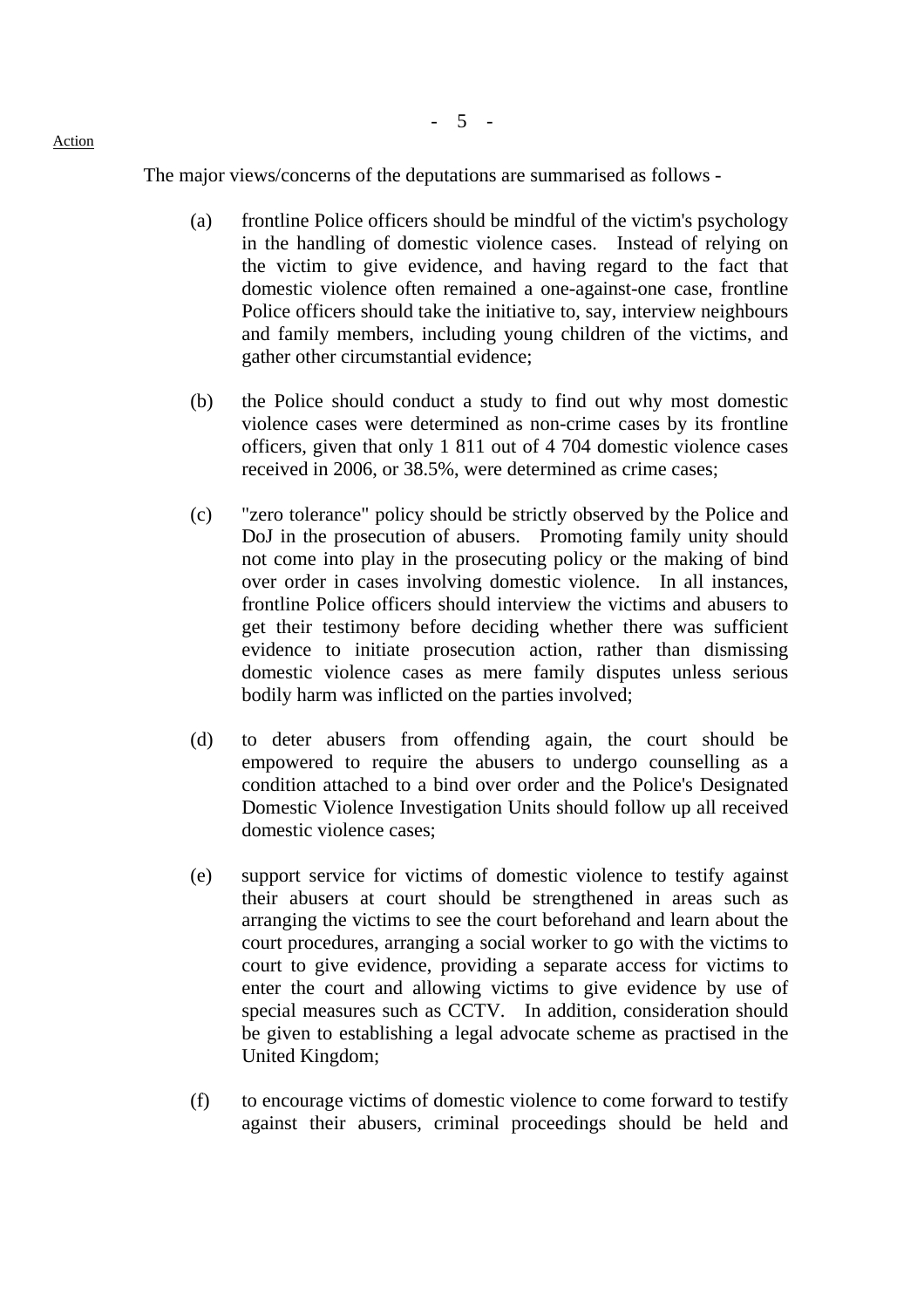- 6 -

conducted expeditiously;

- (g) testimony given by victims of domestic violence suffering from or had mental illness should not be prejudiced by the Police in determining whether to initiate prosecution action against the abusers;
- (h) the Police should come up with ways to effectively deal with domestic violence-related crime cases whereby self-defence was claimed by parties involved;
- (i) to better improve Police's handling of domestic violence case, periodic analysis should be made to the information on the Central Domestic Violence Database (CDVD); and
- (j) for the alert mechanism in the CDVD to achieve the best effect, it was necessary for the Police to formulate a series of follow-up actions by its Domestic Violence Investigation Units. At present, the alarm installed in the CDVD would be automatically generated to the attention of Divisional supervisory officers in respect of repetitive incidents occurring within 12 months or less.

3. Miss CHAN Yuen-han, Mr LEE Cheuk-yan and Mr Albert HO raised concerns similar to the deputations.

Responses from the Police and DoJ

- 4. Chief Superintendent of Police (Crime Support) said that
	- (a) the Police would take the full circumstances of the case into consideration when reviewing the sufficiency of evidence to initiate prosecution action against the abusers and under no circumstances would rely solely on the willingness of the victims to give evidence;
	- (b) the Police handled and investigated all reports of domestic violence professionally and conducted thorough investigations according to the circumstances of each report. Where there was evidence of an offence, Police would take prompt and decisive actions to effect arrest. Depending on the circumstances of each individual case and subject to availability of sufficient evidence such as the victims' and witnesses' testimony, medical reports and other circumstantial evidence, the Police would initiate prosecution action;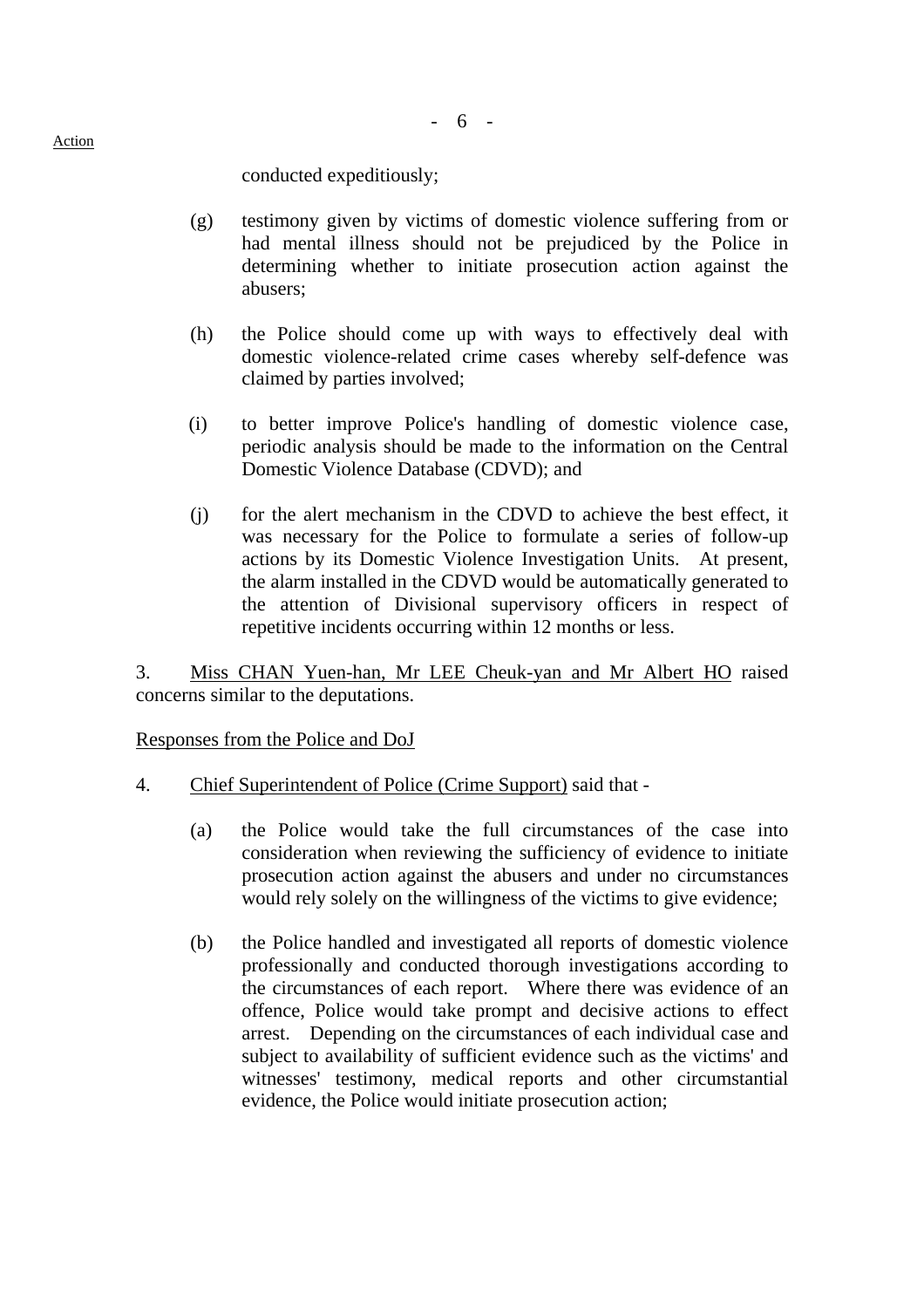- (c) in the absence of any other witnesses, the Police might encounter difficulties in verifying the accounts of the victims and the abusers as domestic violence cases often occurred in private. Despite the existence of medical reports and other circumstantial evidence, the victim's testimony remained the crucial part in establishing the prosecution case. Nevertheless, a victim, for various reasons, might decline to provide further information to the Police, not to mention testifying against the abuser in criminal proceedings. Under these circumstances, the Police might encounter certain difficulties in initiating prosecutions against the domestic violence abusers;
- (d) legislation and established procedures were in place for the Police to determine the appropriateness of prosecuting or applying for binding over orders against the abusers. All reports of domestic violence would be thoroughly investigated and decisions would be made in accordance with the "The Statement of Prosecution and Practice" and "The Policy for Prosecuting Cases involving Domestic Violence" of DoJ. If a victim, after giving statement to the Police, refused to testify against the abuser in criminal proceedings, such proceedings would have to be put on hold unless there were other witnesses or evidence available. As an alternative, application might be made to the court for binding over the abuser;
- (e) under no circumstances would the frontline Police officers treat family violence cases as family disputes lightly and arbitrarily. The Police were committed to handling and investigating all reports of domestic violence professionally. Since May 2006, supervisory officers at the rank of Sergeant or above had been designated to take charge of the initial police investigations and actions at scene to ensure propose case classifications and handling. The measure was further complemented by the implementation of the Emergency Referral Questionnaire and the Action Checklist since November 2006;
- (f) there was no cause for concern over the classification of domestic violence related crime cases as all frontline Police officers were properly trained to investigate and determine as to whether any criminal act or offence was committed;
- (g) to examine the effectiveness of the bind over order made in cases of domestic violence, the Police intended to examine the recidivism rate of the abusers who were bound over by court in previous domestic violence related crime cases and to present the findings in the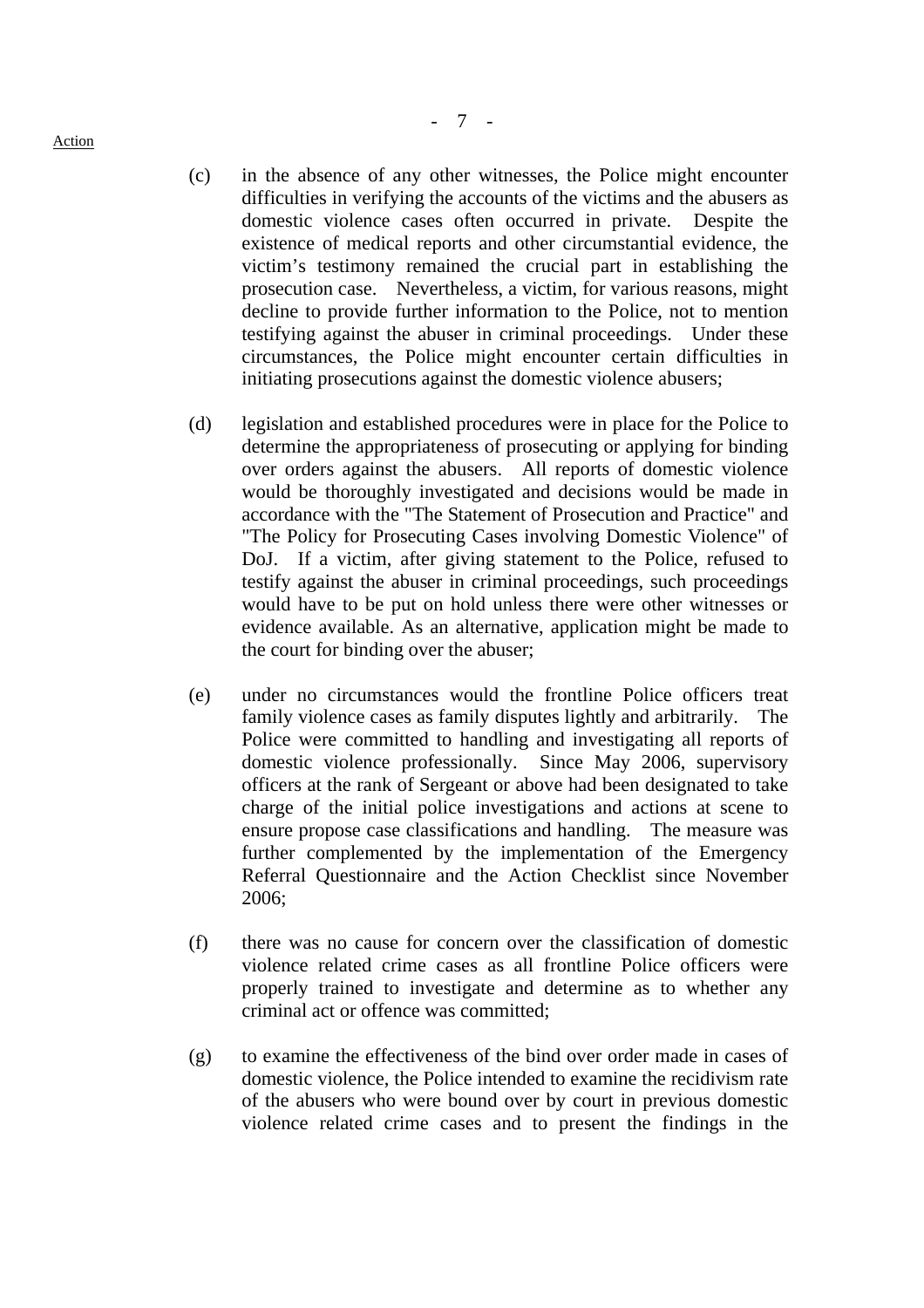forthcoming meeting;

- (h) support services were in place for helping the victims to undergo the court proceedings. The Police would update the victims on the investigation/court progress. Court procedures would also be explained to the victims with the "Witness in Court" leaflet served. In conjunction with the Social Welfare Department (SWD), other support measures including counselling, court visit, escort by social worker during trial, etc. might be arranged. If the court was satisfied that the victim was a "witness in fear", application for special arrangements, such as using live television link to testify, could also be made;
- (i) out of all the 4 704 domestic violence cases received in 2006, only 1 811 were found to be crime related. After police investigations, the remaining 2 893 cases were miscellaneous (non-crime) cases with no crime disclosed, such as incidents of dispute etc;
- (j) in cases of assaults or wounding where both parties claimed self-defence, thorough investigation would be conducted by the Police to verify the facts, and if necessary legal advice would be sought, before deciding there was sufficient evidence to prosecute either one or both parties; and
- (k) there were clear guidelines for Police officers to interview and deal with domestic violence victims suspected of suffering from mental illness.
- 5. Senior Assistant Director of Public Prosecutions said that
	- (a) in deciding whether to take forward a prosecution in a case of domestic violence, the prosecutors would need to consider alignment with the public interests. Public interests would normally require that a prosecution be brought in a case of domestic violence if (i) there was sufficient evidence to provide a reasonable prospect of conviction, and (ii) the victim was willing to give evidence. It should however be pointed out that the fact that the victim was not willing to give evidence would not necessarily cause the case to be dropped. The prosecutor would still prosecute the offender if there was other sufficient evidence such as the seriousness of the violence acts, the fact that the offender had history of violence, witnesses' testimony and other circumstantial evidence. It should not be assumed that bringing the victim to court to testify was the only way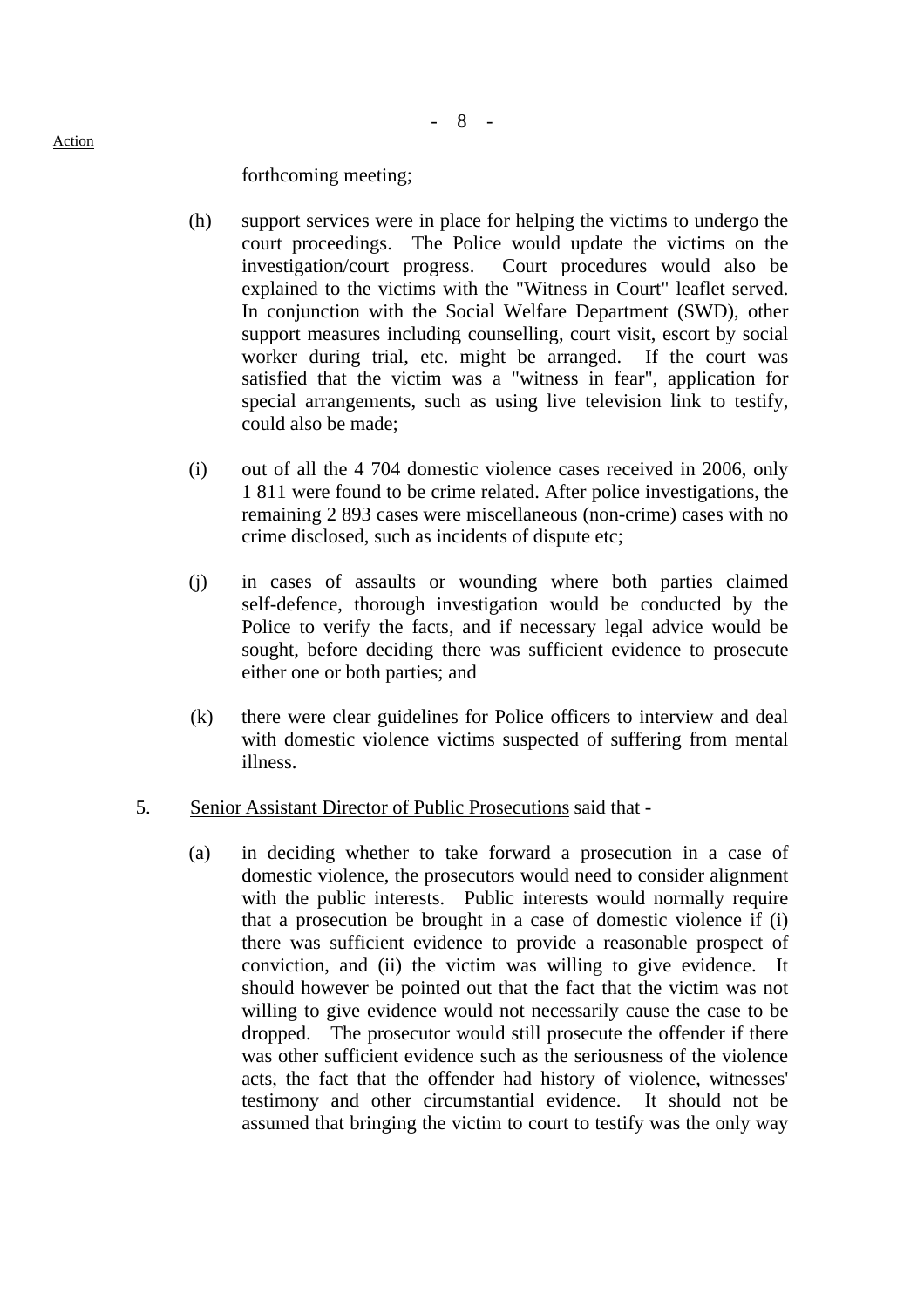Action

- 9 -

to prove a case;

- (b) bind over order was not sought to promote family unit. A bind over order might be appropriate as an alternative to prosecution if the case was minor, the parties were reconciled, there was no history of violence and there was a concern over a future breach of the peace. A bind over order might also be sought if the victim withdrew support for the prosecution, and the prosecution decided to discontinue the case. Even then, the prosecutor should only seek such an order if there was still sufficient evidence to substantiate the complaint. In some instances, an accused might offer to be bound over on condition that the charge(s) was/were dropped. The prosecutor would approach any such proposal with great caution. It would only be accepted after a careful consideration of the possible consequences and whether it would be in the public interests to do so. To dispose of the case in this way was not likely to be in the public interests in cases involving serious violence. Ultimately, it would be for the court, not the prosecution or the defence, to decide if a bind over order was appropriate in the case presented before it; and
- (c) DoJ would see whether, and if so, what improvements should be made to the existing support service for witnesses.

#### Conclusion

6. The Chairman suggested and members agreed to hold further discussion on prosecution of abusers at the next meeting.

7 At the request of members, Senior Assistant Director of Public Prosecutions agreed to provide the following prior to the next meeting -

- (a) copies of "The Policy for Prosecuting Cases involving Domestic Violence" and "The Statement of Prosecution and Practice"; and
- (b) supplementary information in writing on the prosecution policy adopted by DoJ.

Chief Superintendent of Police (Crime Support) also agreed to report to members in writing prior to the next meeting the findings of the study referred to in paragraph 4(g) above.

DoJ

Police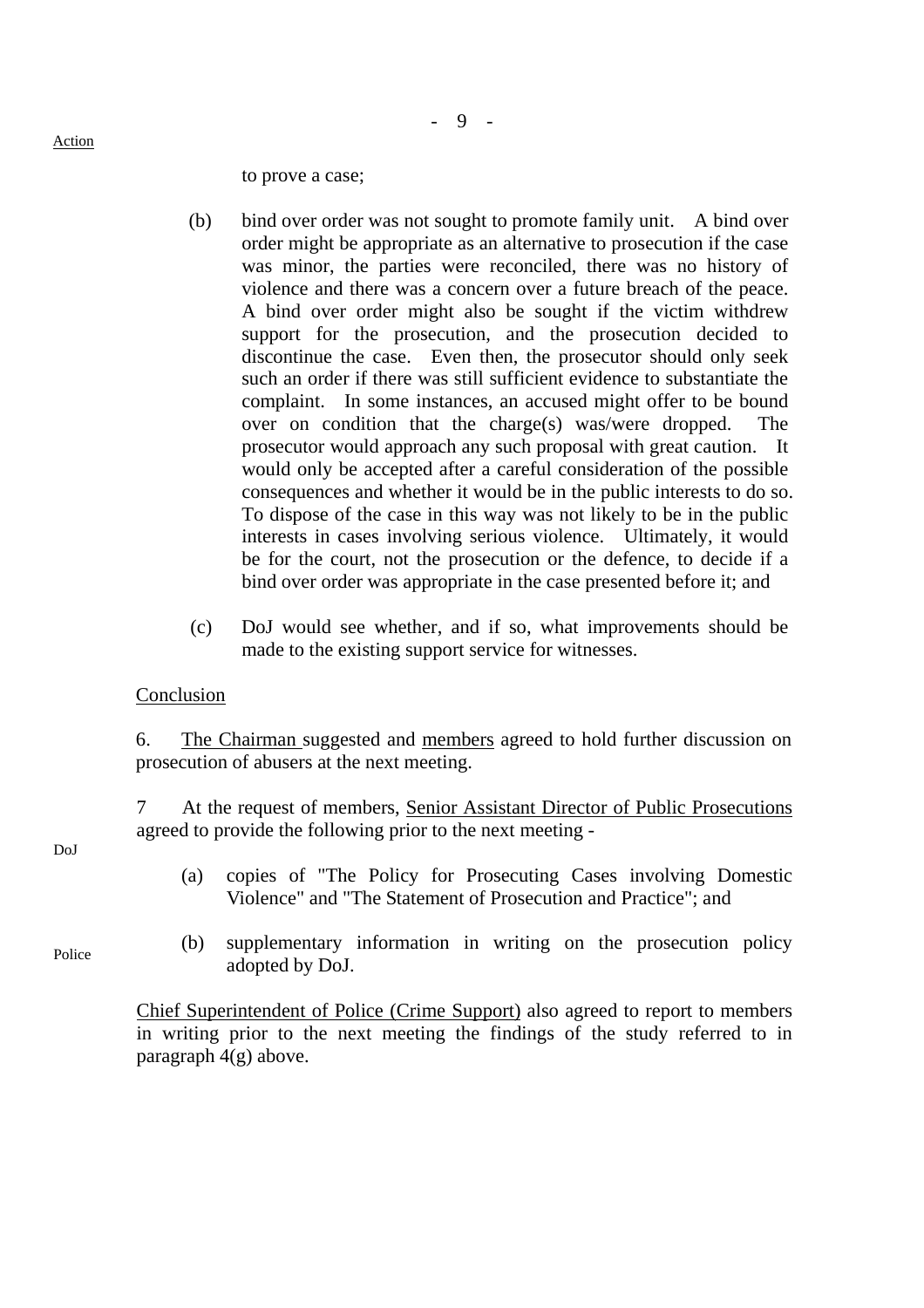**II. Handling of high risk domestic violence cases by the Police and the Social Welfare Department** 

[LC Paper No. CB(2)2532/06-07(02) and CB(2)2564/06-07(01)]

8. The Subcommittee noted the existing measures adopted by the Police and SWD in handling high-risk domestic violence cases, details of which were set out in the Administration's paper [LC Paper No. CB(2) 253206-07(02)].

9. The Subcommittee also noted the submissions received from the following deputations -

| (a) | The Hong Kong Council of Social Service |
|-----|-----------------------------------------|
|     | [LC Paper No. $CB(2)2564/06-07(01)$ ];  |

- (b) Association for Concern for Legal Rights of Victims of Domestic Violence [LC Paper No. CB(2)2564/06-07(06)]; and
- (c) Hong Kong Federation of Women's Centres [LC Paper No. CB(2)2564/06-07(07)].

10. The Chairman urged the Administration and the Police to carefully consider the views/concerns expressed by deputations, in particular, the findings of a recent survey conducted by the Hong Kong Council of Social Services which revealed areas for improvement identified with regard to the gathering of evidence by Police and the referral mechanism between Police and SWD.

11. Mr Albert HO enquired whether, and if so, what actions had been made to improve the hotline service for victims of domestic violence after office hours. Mr HO also urged that more social work support be provided to the young children staying with their mothers in the refuge centres.

12. Assistant Director of Social Welfare (Family and Child Welfare) (ADSW(F&CW)) responded that people calling the SWD hotline outside the operating hours, i.e. from 9 a.m. to 10 p.m. from Monday to Saturday and from 1 p.m. to 10 p.m. on Sunday and during public holidays, could press on "0" to connect to the 24-hour crisis line of the Family Crisis Support Centre operated by the Caritas - Hong Kong which was also answered by social workers. Following the setting up of the CEASE Centre, a new crisis intervention and support centre, in March 2007, which provided round-the-clock service throughout the year for individuals and families affected by, amongst others, domestic violence, the public could now also access the Centre's 24-hour hotline manned by social workers to seek help or refer cases. ADSW(F&CW) further said that no significant rise in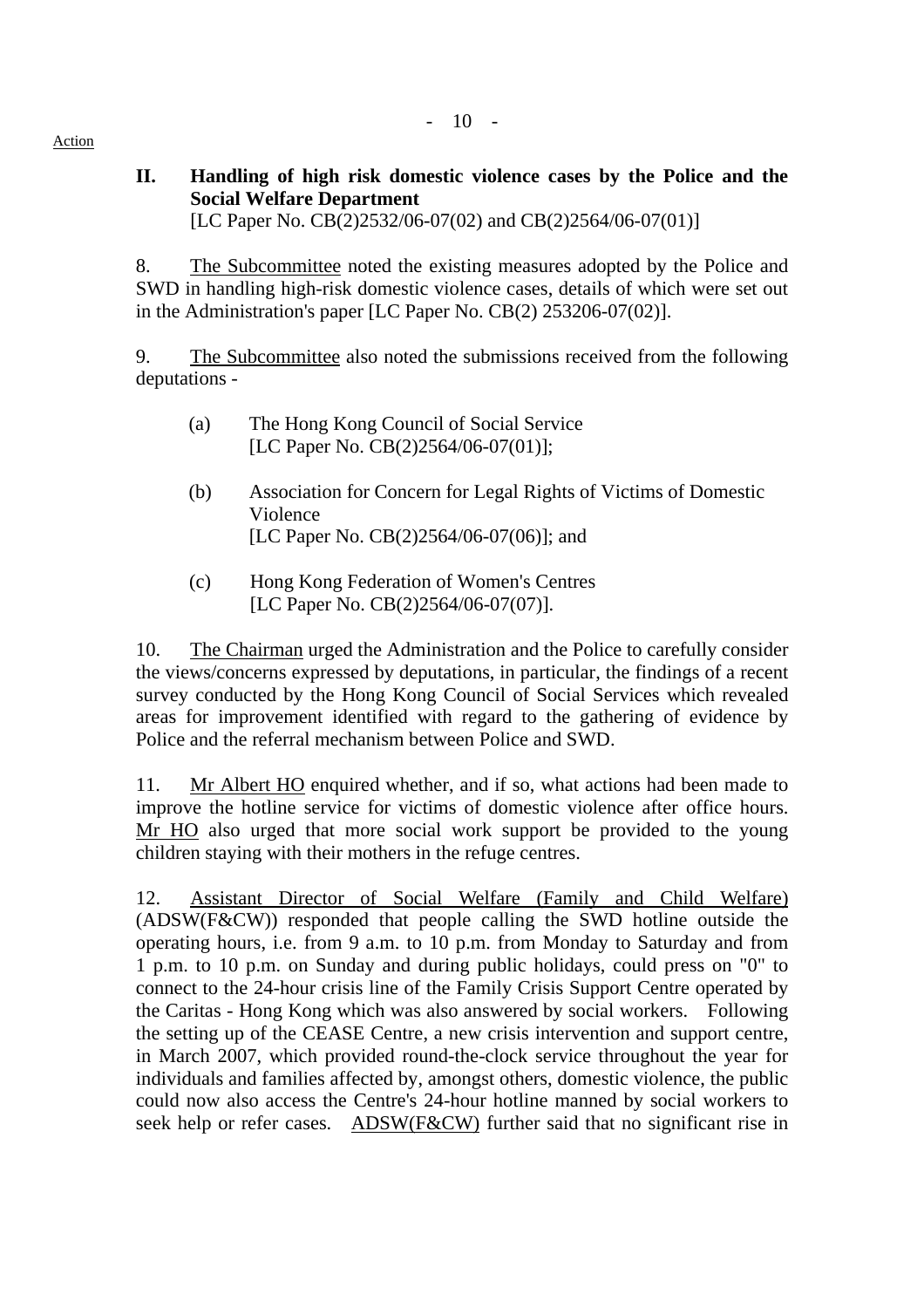#### **Action**

the number of requests for outreaching visits by social workers of SWD outside normal office hours, which averaged about some 40 visits a year, had been observed thus far, following the strengthening of the 24-hour crisis line service as well as the setting up of the 24-hour Direct Referral Line for the Police to seek urgent professional advice/and or support services from SWD outreaching team in high-risk cases. Notwithstanding, SWD would continue to review demand for emergency social work support outside office hours and make improvements where necessary.

13. Regarding social work support to women refuge centres, ADSW(F&CW) said that additional resources had been allocated to strengthen work in this regard. ADSW(F&CW) further said that if residents of women refuge centres were afraid that their spouses or former spouses would harass their young children on their way to school, tutoring arrangements for these children inside the refuge centres could be arranged.

14. Mr Albert HO noted from paragraph 20 of the Administration's paper that during initial contact with victims of domestic violence, assessment would be made in four areas, namely risk assessment, assessment of welfare needs, assessment of psychosocial and family functioning, and assessment of the motivation of the victims, their families and the batterers to receive help. In conducting the assessment, social workers might make use of different assessment tools as appropriate. Some commonly used assessment tools were "Initial Risk Assessment Form of Battered Spouse Cases (IRA)", "Spousal Assault Risk Assessment Guide (SARA)", "Child Abuse Risk Assessment Matrix (CARA)", "Los Angeles Suicide Prevention Centre Scale (LASPC)" and "Danger Assessment (DA)". ADSW(F&CW) said that she would be happy to provide members with the afore-mentioned assessment tools upon request after the meeting.

15. There being no other business, the meeting ended at 6:35 pm.

Council Business Division 2 Legislative Council Secretariat 5 October 2007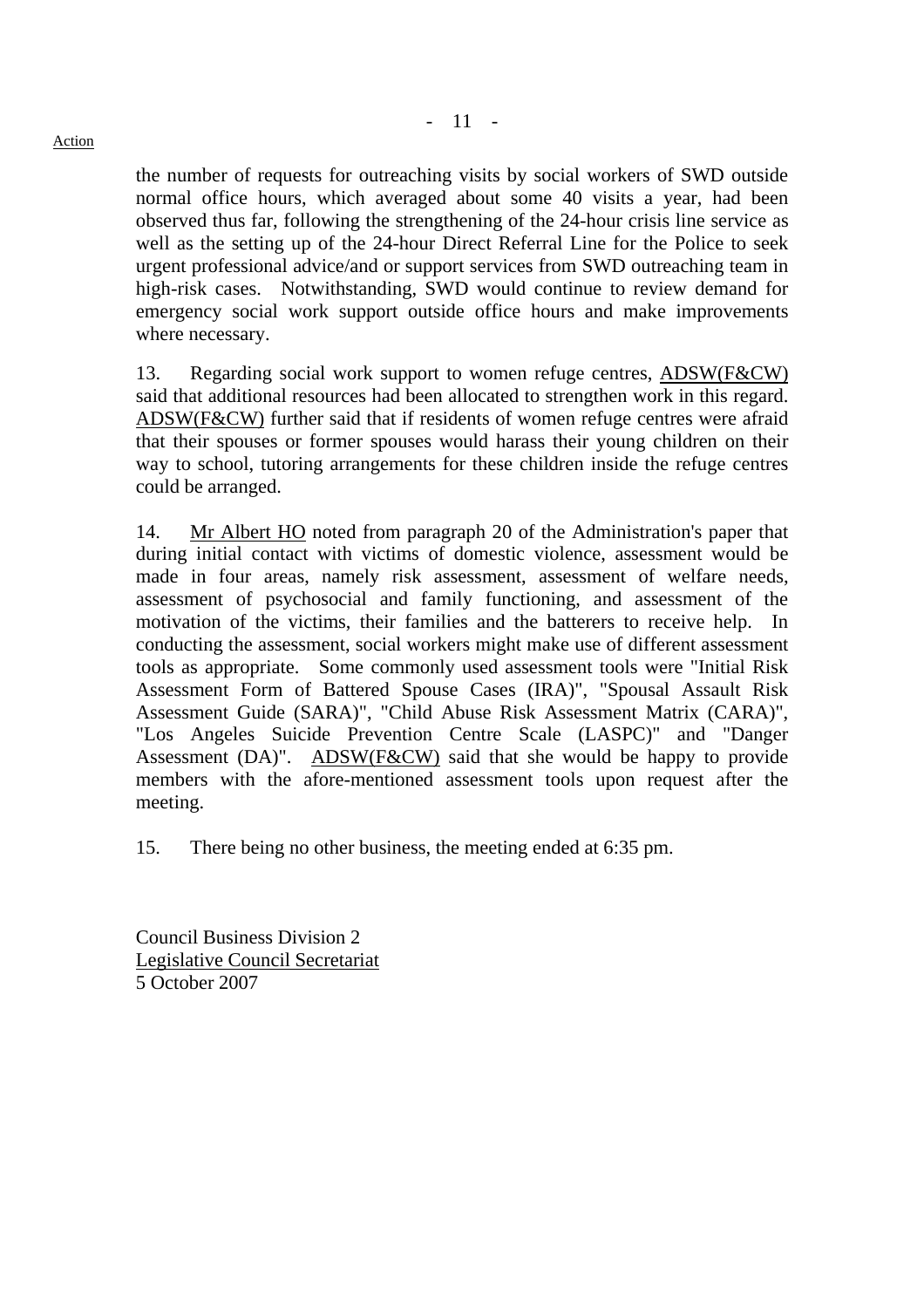# **Proceedings of the meeting of Subcommittee on Strategy and Measures to Tackle Family Violence on Wednesday, 25 July 2007, at 4:30 pm in Conference Room A of the Legislative Council Building**

| <b>Time marker</b> | <b>Speaker</b>                                                                                     | <b>Subject</b>                                                                                                                                                                                                                                                                                        | <b>Action required</b>         |
|--------------------|----------------------------------------------------------------------------------------------------|-------------------------------------------------------------------------------------------------------------------------------------------------------------------------------------------------------------------------------------------------------------------------------------------------------|--------------------------------|
| $000000 - 000419$  | Chairman                                                                                           | Opening remarks                                                                                                                                                                                                                                                                                       |                                |
| $000420 - 001800$  | Admin<br>Chairman                                                                                  | Briefing on the Administration's paper on the<br>enforcement actions taken by the Police against<br>the domestic violence abusers and the policy of<br>the Department of Justice (DoJ) for prosecuting<br>the abusers [LC Paper No. $CB(2)2532/06-07(01)$ ]                                           |                                |
| 001801 - 002146    | The Hong Kong Council<br>of Social Service                                                         | Presentation of views                                                                                                                                                                                                                                                                                 |                                |
| 002147 - 002605    | <b>Association Concerning</b><br><b>Sexual Violence</b><br><b>Against Women</b>                    | Presentation of views                                                                                                                                                                                                                                                                                 |                                |
| 002606 - 002923    | The Against Elderly<br>Abuse of Hong Kong                                                          | Presentation of views                                                                                                                                                                                                                                                                                 |                                |
| 002924 - 003251    | Hong Kong Chinese<br>Civil Servants'<br>Association, Social<br>Work Officer Grade<br><b>Branch</b> | Presentation of views                                                                                                                                                                                                                                                                                 |                                |
| 003252 - 003633    | Hong Kong Women's<br>Coalition on Equal<br>Opportunities                                           | Presentation of views                                                                                                                                                                                                                                                                                 |                                |
| 003634 - 003952    | Harmony House                                                                                      | Presentation of views                                                                                                                                                                                                                                                                                 |                                |
| 003953 - 004353    | <b>Association for Concern</b><br>for Legal Rights of<br>Victims of Domestic<br>Violence           | Presentation of views                                                                                                                                                                                                                                                                                 |                                |
| 004354 - 004804    | Hong Kong Federation<br>of Women's Centres                                                         | Presentation of views                                                                                                                                                                                                                                                                                 |                                |
| 004805 - 013631    | Chairman<br>Admin<br>Miss CHAN Yuen-han<br>Mr LEE Cheuk-yan<br>Mr Albert HO                        | Police's and DoJ's responses to the views<br>expressed by deputations and members<br>DoJ agreed to provide the following prior to the<br>next meeting -<br>(a) copies of "The Policy for Prosecuting Cases<br>involving Domestic Violence"<br>and "The<br>Statement of Prosecution and Practice"; and | (Police and DoJ<br>to provide) |